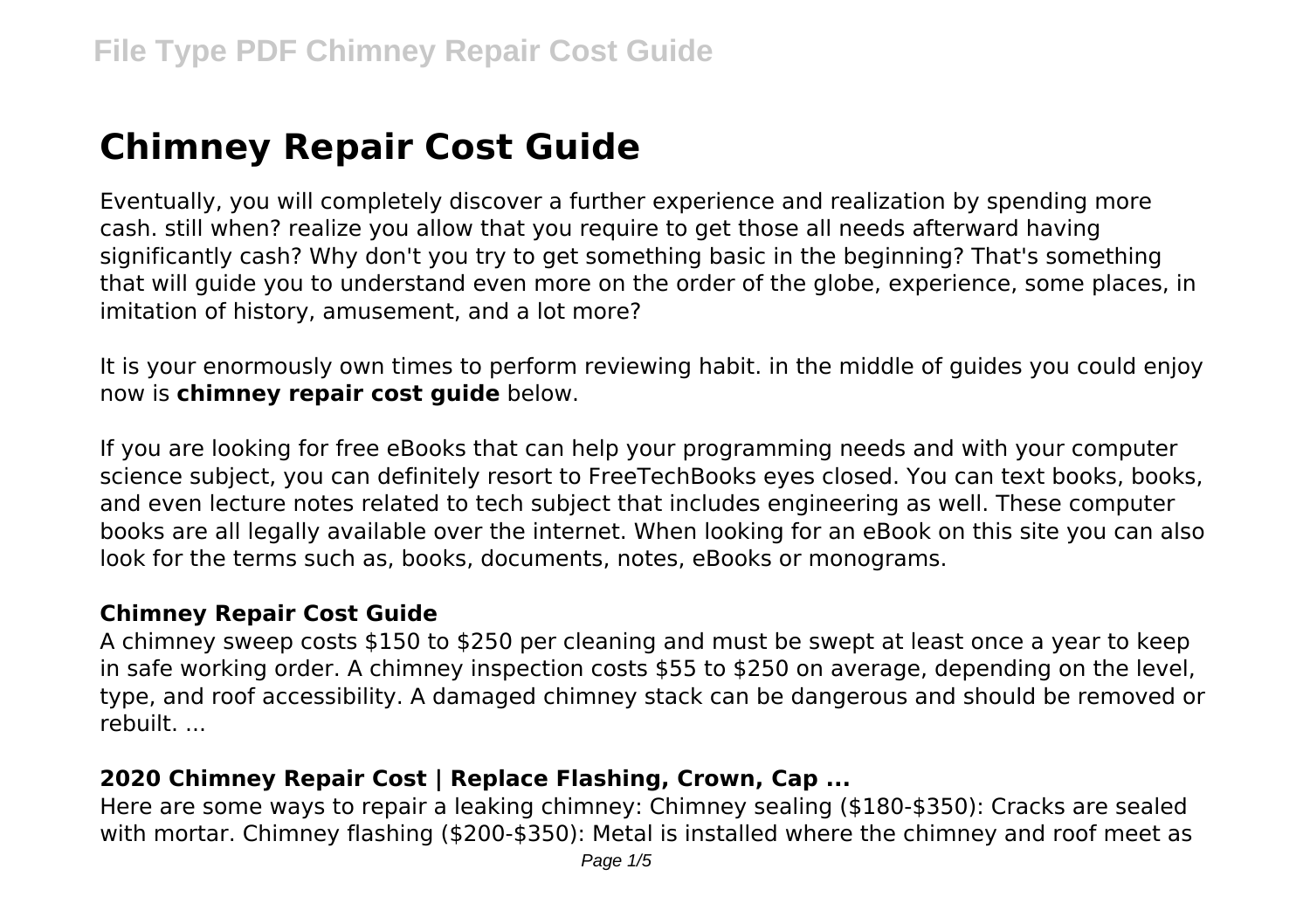added protection against water... If it doesn't need replacing, repairing flashing costs anywhere from ...

## **2020 Chimney Repair Costs: Replace Crown, Flue, Cap ...**

A complete chimney rebuild costs \$1,000 to \$3,500 to rebrick the stack above the roofline. A partial rebuild costs \$600 to \$1,000 to redo a small chimney or the top few feet of a large stack. A complete chimney replacement costs \$4,000 to \$15,000 to rebuild above and below the roofline.

## **2020 Chimney Rebuild Cost | Stack & Fireplace Replacement ...**

Chimney Repair Cost: A Quick Guide (Cap, Crown, Flashing, Flue Tile, Damper, Lining & More) Parts of the Chimney and Their Names. It has many parts that allow it to function as one. If you want to identify... Signs of a Damaged Chimney and How to Fix Them. The signs of a damaged chimney or fireplace ...

## **Chimney Repair Cost: A Quick Guide (Cap, Crown, Flashing ...**

Your chimney repair cost depends on the type of chimney you have. For instance, repairing brick chimneys can cost anywhere between \$175 and \$4,000. A total chimney replacement or removal project will cost you about \$10,000. The cost to repair a stucco chimney is between \$570 and \$4,200.

## **Chimney Repair Cost: A Complete Guide by a Chimney Expert**

Depending on the type of the problem, the height of the chimney, and the materials, prepare to spend from \$160 to \$750 on average. The lowest reported price is \$90 and the maximum is \$1,800.

## **How much does Chimney Repair cost? - HireRush**

On average, the cost of chimney rebuilds in Texas goes from \$5,000 to \$15,000 depending on the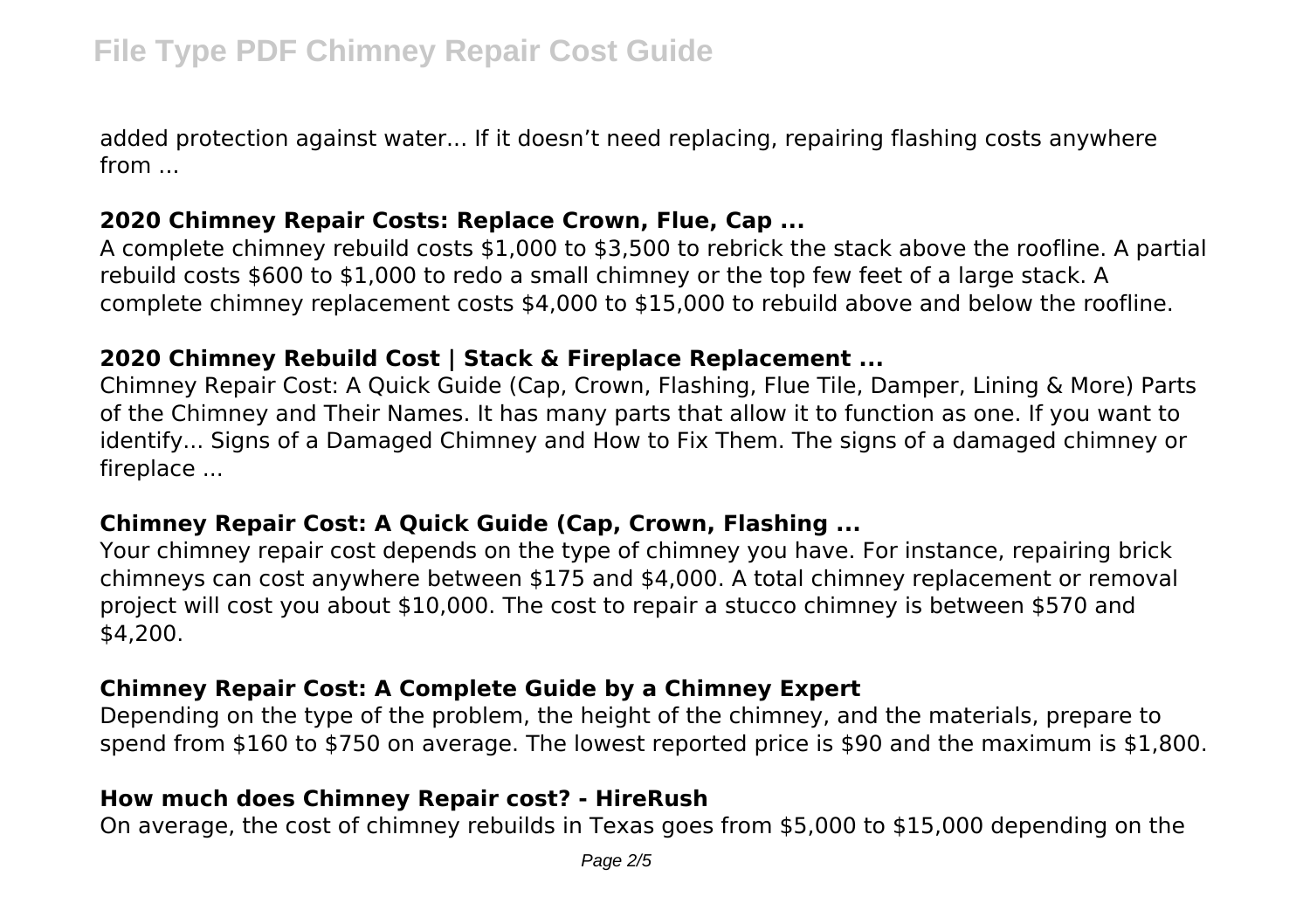level of damage. Proper chimney maintenance in cases like these is also crucial. The most typical factors of chimney repair include crumbling mortar, water infiltration, frequent use, exposure to the elements and a lack of preventative maintenance.

## **2020 Chimney Repair And Rebuild Guide | Alexander and ...**

The average cost for chimney flue repair is \$600-\$1300; however, costs vary depending on the type of chimney flue and on the extent of damage that needs to be repaired. Chimney repair cost for chimney flues is cheaper for small chimneys than for large chimneys. Chimney repair cost for chimney flues also varies per location and repair company.

## **How Much Does Chimney Repair Cost? – Cost Evaluation**

How much does a chimney repair cost? Type of brick. The cost of bricks varies, depending on the design and material they are made of, says Omar Castro of... Tuck-pointing. Tuck-pointing is the term used for removing and replacing the worn out mortar joints between bricks. Chimney rebuild. When a ...

## **2020 Average Chimney Repair Cost (with Price Factors)**

Fireplace cleaning logs, for example, can cost less than \$20 and can work by releasing a chemical into your chimney to loosen up any creosote along the walls. Another method to keep your chimney clean and safer is by burning citrus or potato peels, according to HomeAdvisor.com.

## **How Much Does Chimney Repair Cost? | HowMuchIsIt.org**

The Complete Chimney Guide. With chimneys and fireplaces, repairs and maintenance are inevitable. No matter the age or design you may have, it's almost certain your chimney or fireplace will experience some issues that require maintenance or repairs. Even a bird's nest in your chimney can cause you some considerable & costly problems.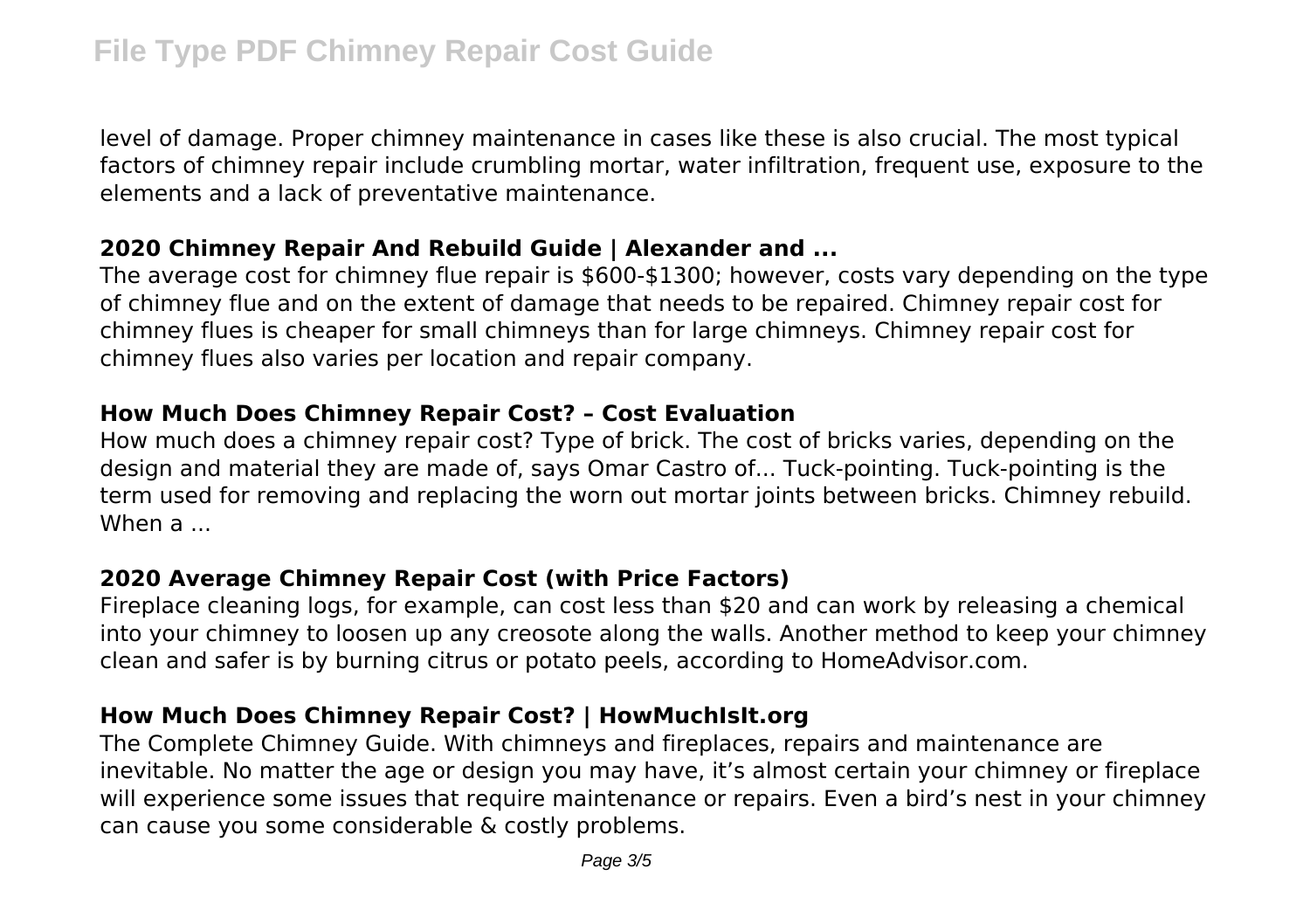## **Chimney Repairs: The Complete Guide - Brick Restoration, Inc.**

Fixing a fireplace averages \$489but can range anywhere from \$90 to \$2,000. Most homeowners pay between \$162 and \$816. While repairing a gas fireplaceaverages \$100 to \$300, prices may vary for other fuel types. The type of fuel you use might also affect the price to repair your chimney.

## **2020 Gas Fireplace Repair Costs | Gas Fireplace Inspection ...**

Different factors can affect the cost of your repair. For example, a regular chimney repair job may cost you anywhere between \$150-\$1800, depending on time and materials needed. If major components of the chimney need to be replaced or rebuilt from scratch, the cost can be between \$1000 and \$8000.

## **Fireplace Repair and Chimney Repair (Estimated Cost )**

The average cost to hire scaffolding for chimney repair is £560. Most chimney repair jobs will require scaffolding. The amount you'll pay to hire scaffolding depends on how long it's needed for and the size of the roof and chimney. The cost will go up the longer you need it for and the bigger the roof and chimney.

## **How Much Does Repairing A Chimney Cost? Chimney Repair ...**

Strip and re-shingle with conventional shingles. \$2 – \$3 / sq. ft. Strip and re-roof with cedar shingles. \$5 – \$7 per sq. ft. Strip and replace built-up tar and gravel roof. \$4 – \$6 / sq. ft. Strip and replace single-ply membrane. \$4 – 6 / sq. ft. Reflash typical chimney.

## **Home Repair Costs Guide - ACCUspect**

The three examples below exclude scaffold costs but are what a roofing company would otherwise